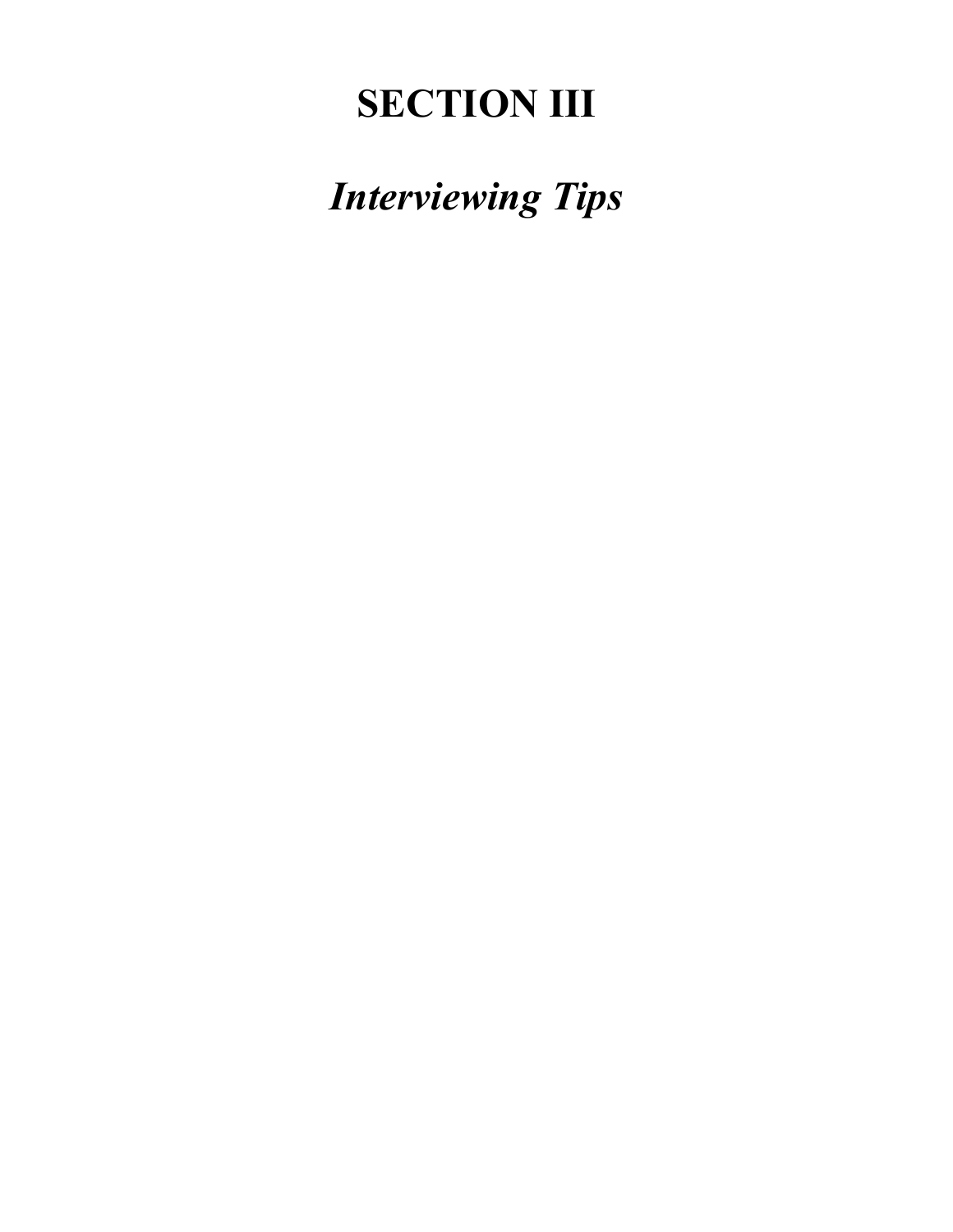## **QUICK INTERVIEWING TIPS**

#### *Do's*:

Prepare a focused response to "so tell me about yourself."

Research the organization and the interviewer before the interview.

Anticipate possible questions and formulate your best answers.

Prepare novel, relevant questions to ask the interviewer.

Make sure the questions you ask the interviewer could not be answered through research.

Dress conservatively and professionally.

Be on time.

Be friendly to everyone, including support staff and attorneys with whom you are not interviewing.

Convey enthusiasm for the position.

Use specific examples in discussing your qualities (e.g., projects you spearheaded to address specific problems).

Focus on your best attributes.

Send a thank-you note within 48 hours of the interview.

If time has elapsed since the anticipated response, follow-up with a note or a phone call to reaffirm your interest.

#### **Don'ts**:

Sell yourself short.

Lose your cool during a "stress interview".

Use slang or casual language.

Order alcohol during an interview luncheon.

Wear trendy or rumpled clothing.

Convey your political views, unless you are certain they would be welcome by the employer or you could not work for the employer without revealing them.

Address interviewer by a first name before being invited to do so.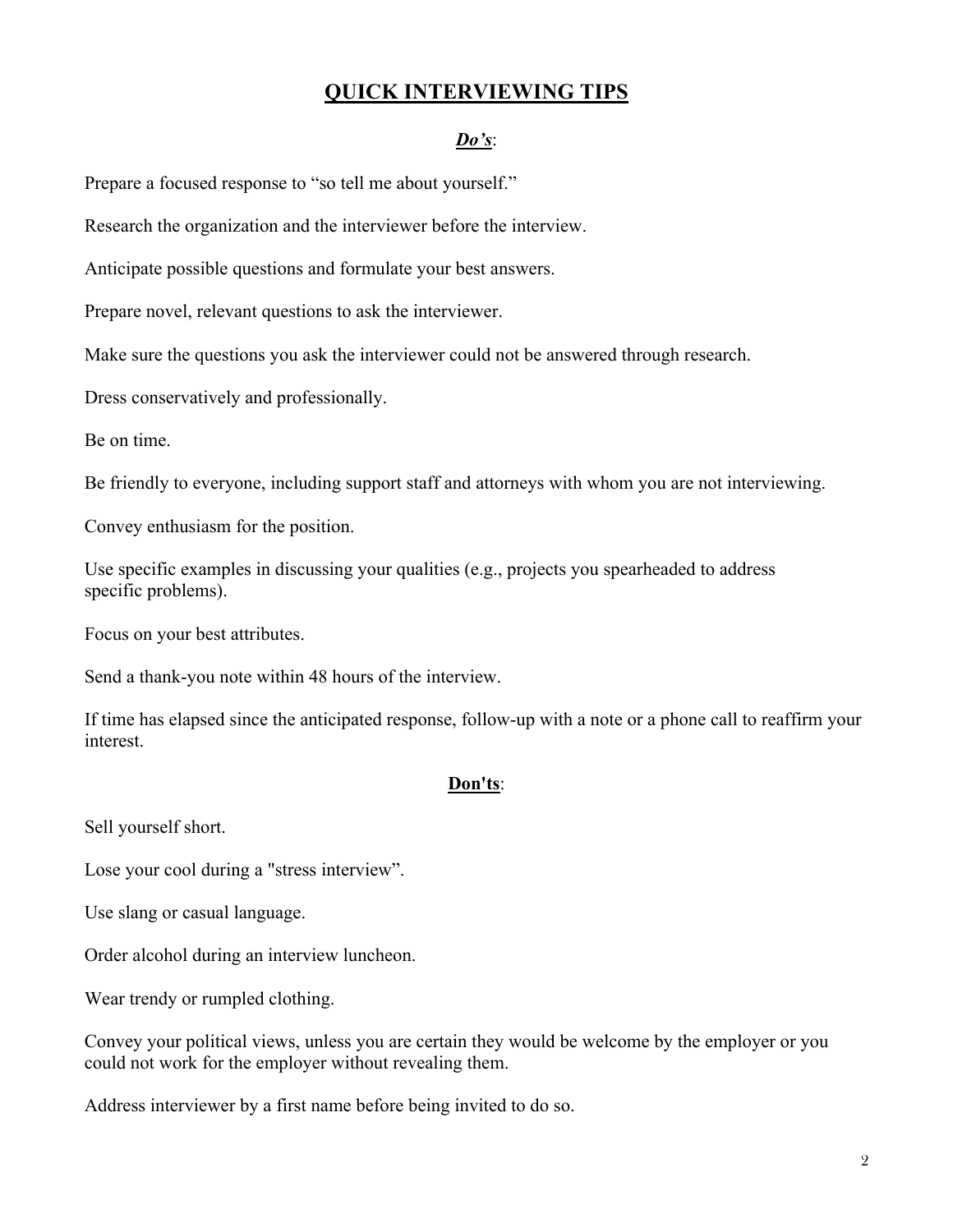Act unprofessionally, even if the interviewer does.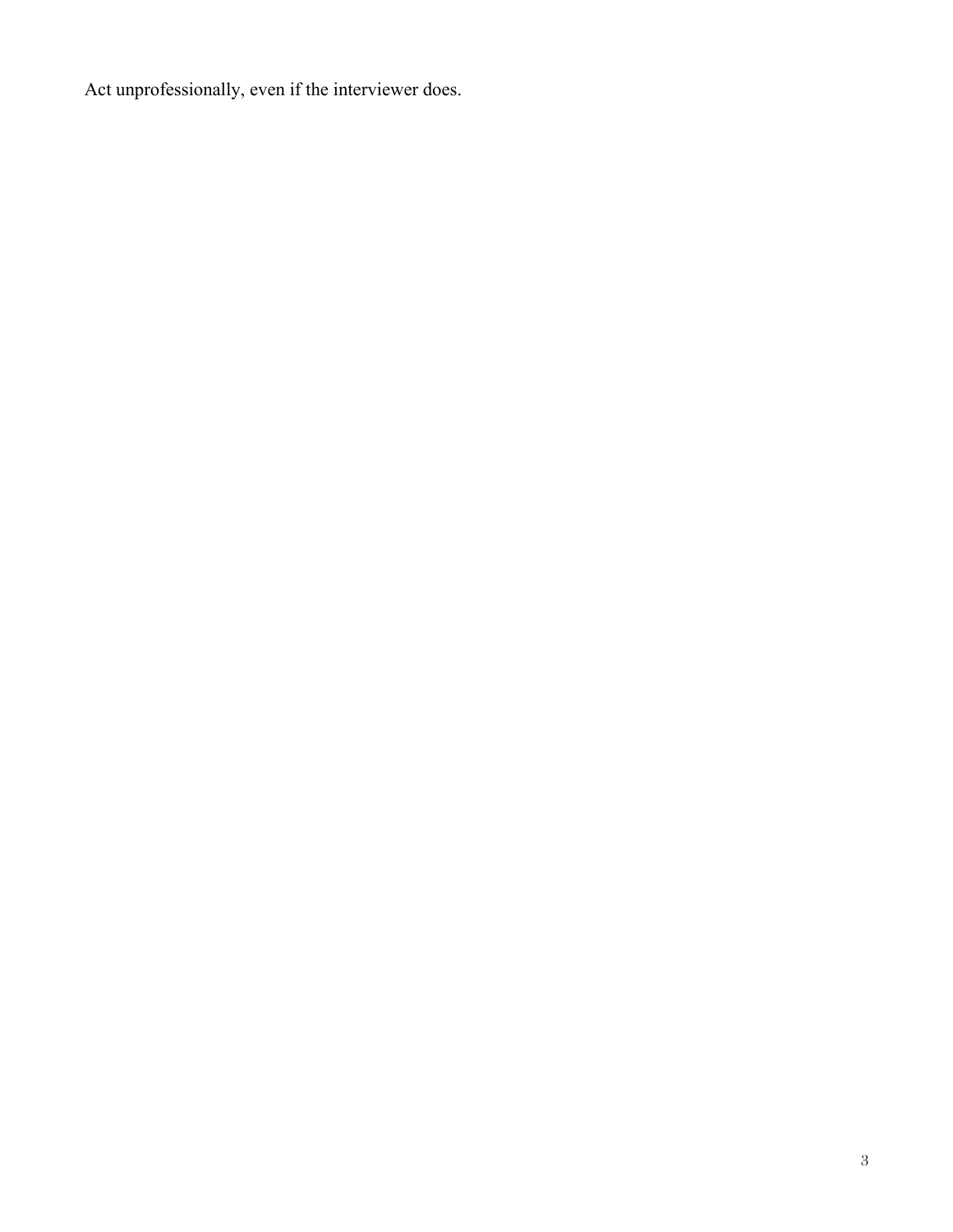## **INTERVIEWING**

If you are reading this, chances are you have been invited to an interview congratulations! You now have an invaluable opportunity to convince the firm or organization that you are the best candidate for the job. This can be exhilarating, but for many it is also a bit nerve-wracking. By doing a few simple things, however, you can help ensure that you will be less stressed, more confident, and better able to convince employers that you would be a perfect fit for their organizations.

## **PREPARATION**

The first thing you should know is that the key to successful interviewing is **PREPARATION.** As with oral argument, an exam, or any other task you complete in law school or in your career, preparation can be the most critical component of a good performance. By the same token, lack of preparation can ruin your chances of getting hired.

There are four activities you should perform to prepare for your interview: 1) research the firm or organization and your interviewer, 2) practice answers to the questions you anticipate, 3) have questions prepared to ask the interviewer, and 4) participate in a mock interview.

**1) Research**. Researching is a vital component of the interview preparation process. The more you know about the employer, the more likely you are to impress the interviewer. Basic, yet important information to gather includes:

- the number of attorneys working for the employer;
- if the employer is a judge, the area of law in which the judge specialized before joining the bench;
- the number of alumni from your law school who work for the employer;
- the employer's chief areas of practice;
- the employer's representative clients;
- if the employer represents the public interest/public sector, the organization's mission and issues facing the clients it serves.

All of this information will help you decide which questions to ask the interviewer, and how you should tailor responses to their questions.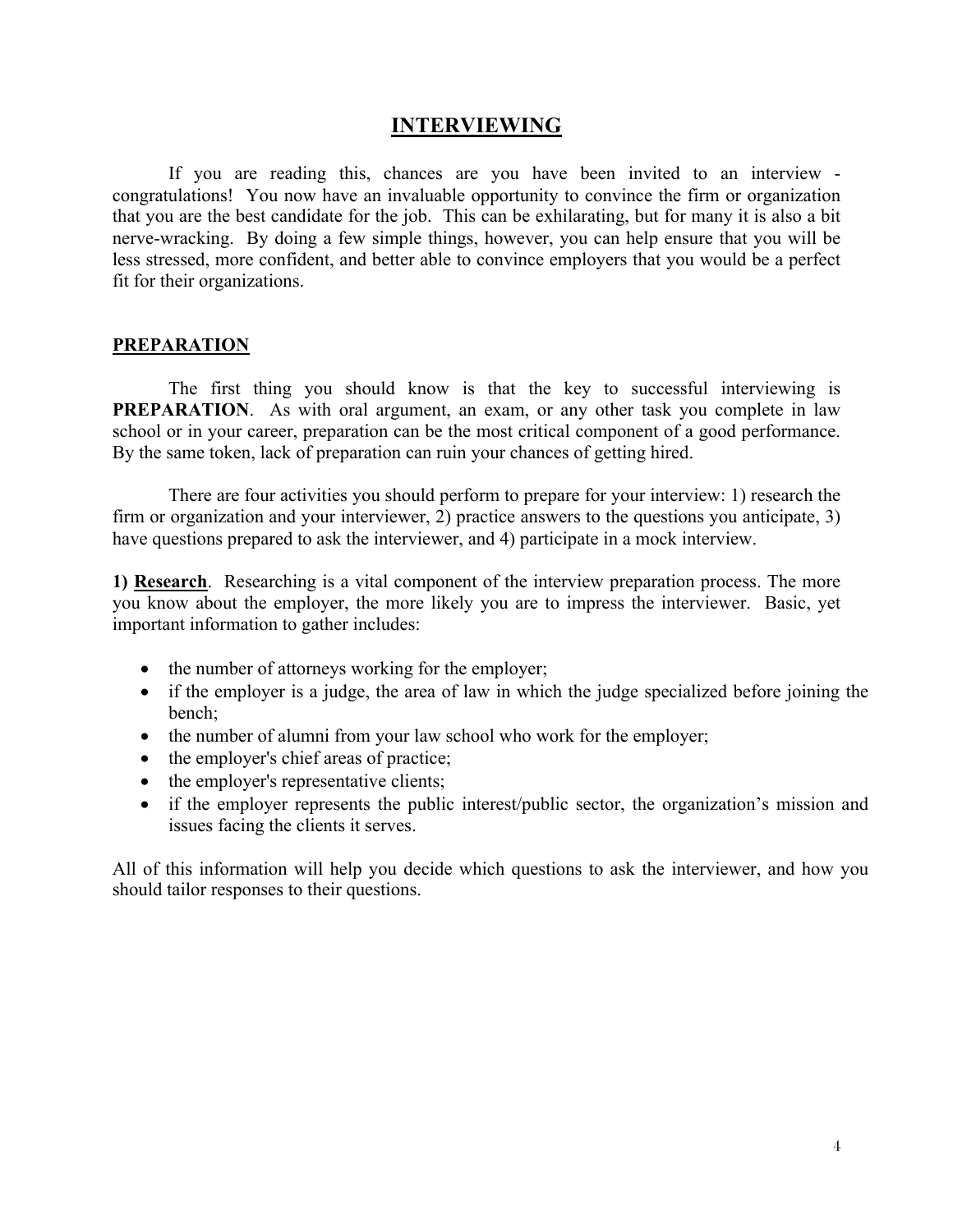#### **RESOURCES**

There are many directories and resources in the Career Development Office that can assist you with your employer research. Many of the online resources can be found in the *Websites* section of this manual. In addition, our CDO library contains state and local attorney directories, practice specific resources, and information on hiring trends, professional development and internship opportunities.

A few on-line resources are worthy of specific mention. These include:

#### **NALP DIRECTORY**

www.nalpdirectory.com

The National Association for Law Placement (NALP) publishes significant information about large law firms. Using the NALP Directory, you can find information about a firm's billable hours, starting salaries, demographic composition and the number of positions the firm expects to fill.

#### **MARTINDALE-HUBBELL**

www.martindale.com

Martindale and Hubbell is a popular national legal directory listing lawyers in most, but not all, firms in the United States. Martindale.com, the on line version of the legal directory, contains a search engine that will allow you to target searches based on location and practice area.

#### **SYMPLICITY**

https://law-widener-csm.symplicity.com/students/

 Symplicity is the Career Development Office's on-line job bank and recruitment software. If you are an enrolled student, your Symplicity User Name is your Campus Cruiser e-mail address. The job bank, updated daily, includes a variety of legal and law-related jobs for law students and graduates submitted by employers who have contacted the Career Development Office.

#### **WORD OF MOUTH**

Another great source of information about an employer is word-of-mouth. Career Development counselors are a terrific source for insider information. Friends who have interviewed with your targeted employer may also be good resources. Firm Associates and/or staff attorneys can be an immense source of first-hand information and can clue you in on what the employer seeks in their candidates.

#### **BEHAVIORAL INTERVIEW**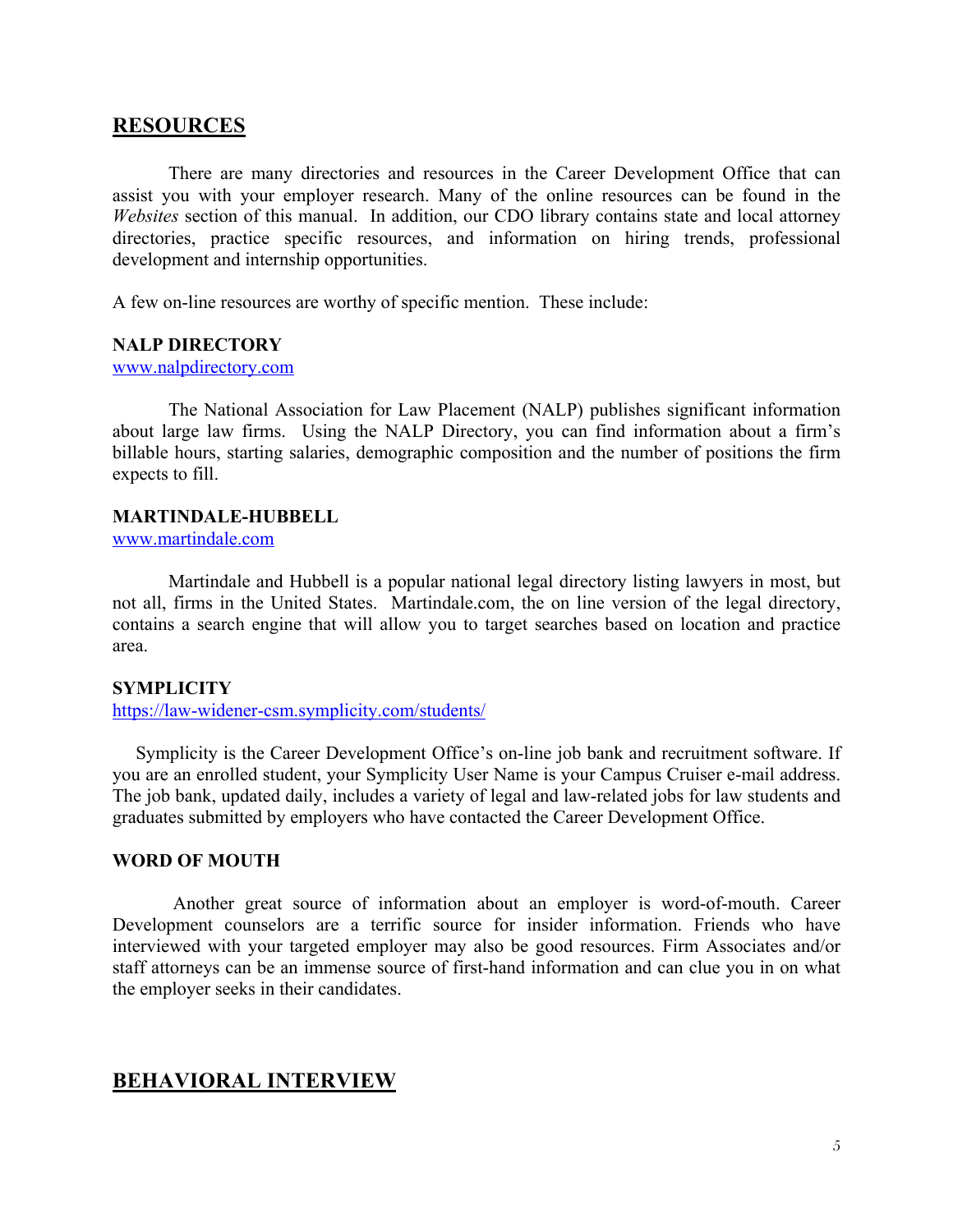Many of you have experienced an interview that includes the usual questions: "Tell me about yourself. What is your greatest strength? What is your greatest weakness?" Today, a different form of questioning is popular--Behavioral Interviewing. The goal of the behavioral interview is to predict future performance, often using hypothetical questions to determine how you might behave under certain circumstances.

 Often, these questions encourage you to tell a detailed story about a specific incident that will give the interviewer a chance to assess your experience, skills and professionalism. Typical behavioral interview questions include: "Tell me about a time when you had a problem with a fellow co-worker, and how you resolved it," or "What did you do upon determining you would be unable to complete a project on time?" and "Describe a recent challenge you have overcome?"

Through these questions, the interviewer will better understand how you work, your values and skills. He will also be able to determine whether you would be happy with the firm/organization. To prepare for the behavioral interview, re-read your resume and review past positions, giving special attention to accomplishments and challenges. It is also wise to think about the times where you have taken initiative and held leadership roles.

## **ANTICIPATE QUESTIONS, FORMULATE ANSWERS**.

In an interview, remember that each question asked has an underlying agenda.

"Why did you apply for this position?" The interviewer is trying to determine whether you researched the firm and performed due diligence in learning about its background and areas of practice. Applicants who come prepared and have taken the initiative to learn about the organization are more likely to do the same when hired.

"Do you have any questions for me?" Applicants should prepare for this question, and it is a red flag if the applicant has not done so. The absence of questions may lead the interviewer to believe that you are ambivalent about or only generally interested in his firm.

Know the job requirements: It is imperative that you know what the position requires. In the interview, you should stress each requirement and address it, highlighting your accomplishments or successes. In this way, the interviewer can ascertain whether the job fits with your personality and background and your chances for success.

As with a moot court argument, an essential part of preparing for your interview includes anticipating questions and formulating your best possible answers. Be careful, though, not to appear "rehearsed." The following are some common questions you should anticipate, and suggestions for formulating your answers:

**Tell me about yourself.** The response to this classic opening interview line should be a persuasive, focused "infomercial" about yourself, which should be no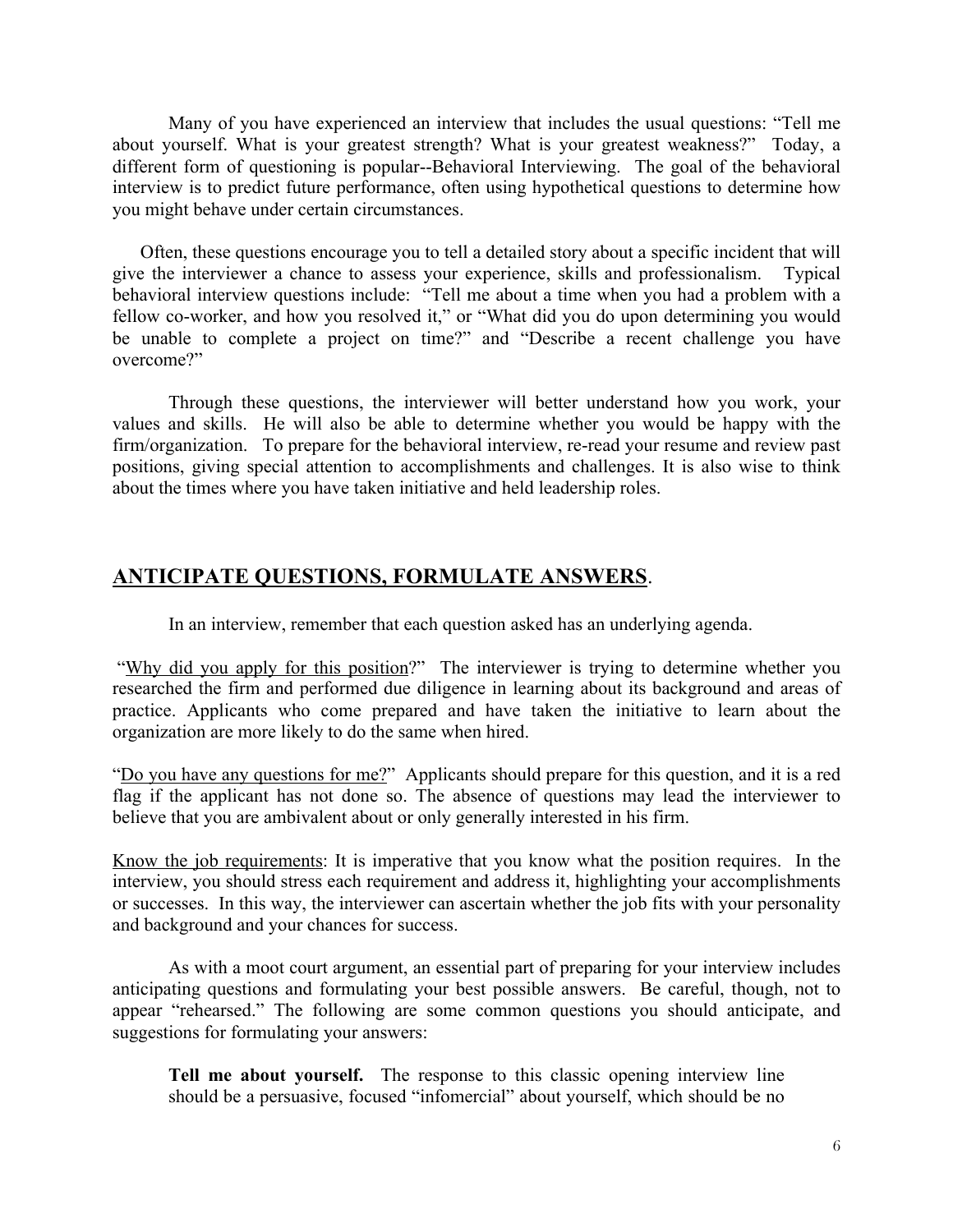longer than 60 seconds. KEEP YOUR RESPONSE RELEVANT TO THE EMPLOYER! As you decide how to answer this question in an interview, remember that this is one of the best opportunities you will encounter to sell yourself. Keep your answer brief, and focus on a few key attributes. Illustrate these qualities with evidence from your past and current professional experience. Remember, the answer to this question can set a positive tone for the rest of the interview so it is recommended that you spend some time developing your response.

**What do you do outside work/school?** The answer to this question will shed light on how well-rounded you are. Often, an *Interests* section provides the interviewer with important clues, so be prepared to discuss these items or use them as ice-breakers. Be sure that this information is clear, accurate and current. Just as your interests may help in providing a common bond between you and the interviewer, an inaccuracy about the nature and depth of your interest could hurt you.

**Where do you want to be in five years?** It takes a typical employer 3 years or more to recoup training expenses and to begin to make a profit from an employee. Naturally, employers are interested in employees who intend to be stable in their career and employer choices. Although your answer to this question will depend on your honest intentions and other factors, this is a particularly important area in which you should be sensitive to the interviewer's concerns and business priorities.

**What is your greatest strength?** There are many variations of this question that could arise in an interview. As with "Tell me about yourself," the employer is paving the way for you to sell yourself. Ask yourself which of your best attributes would be most valuable to this particular employer. People skills? Team work? Tenaciousness? Research and writing?

**What is your greatest weakness?** This is a tough question, no doubt, and experts disagree on how you should field it. In her book Guerilla Tactics for Getting the Legal Job of Your Dreams, Kimm Walton, J.D., says you should **not** respond with something that is really a strength (e.g., I tend to work too hard), because employers may see that as a dishonest answer. She recommends, rather, that you admit a minor weakness--one that you have overcome.

**Why do you want to work for us/why do you want this job?** One important point to remember is that an employer is not as interested in what they can do for you. They are much more interested in what you can do for them. Employers would prefer to hire an employee who is genuinely enthusiastic about the position, rather than someone who just wants a job. Accordingly, any honest enthusiasm you can muster for the job or the employer will strengthen your candidacy for the position.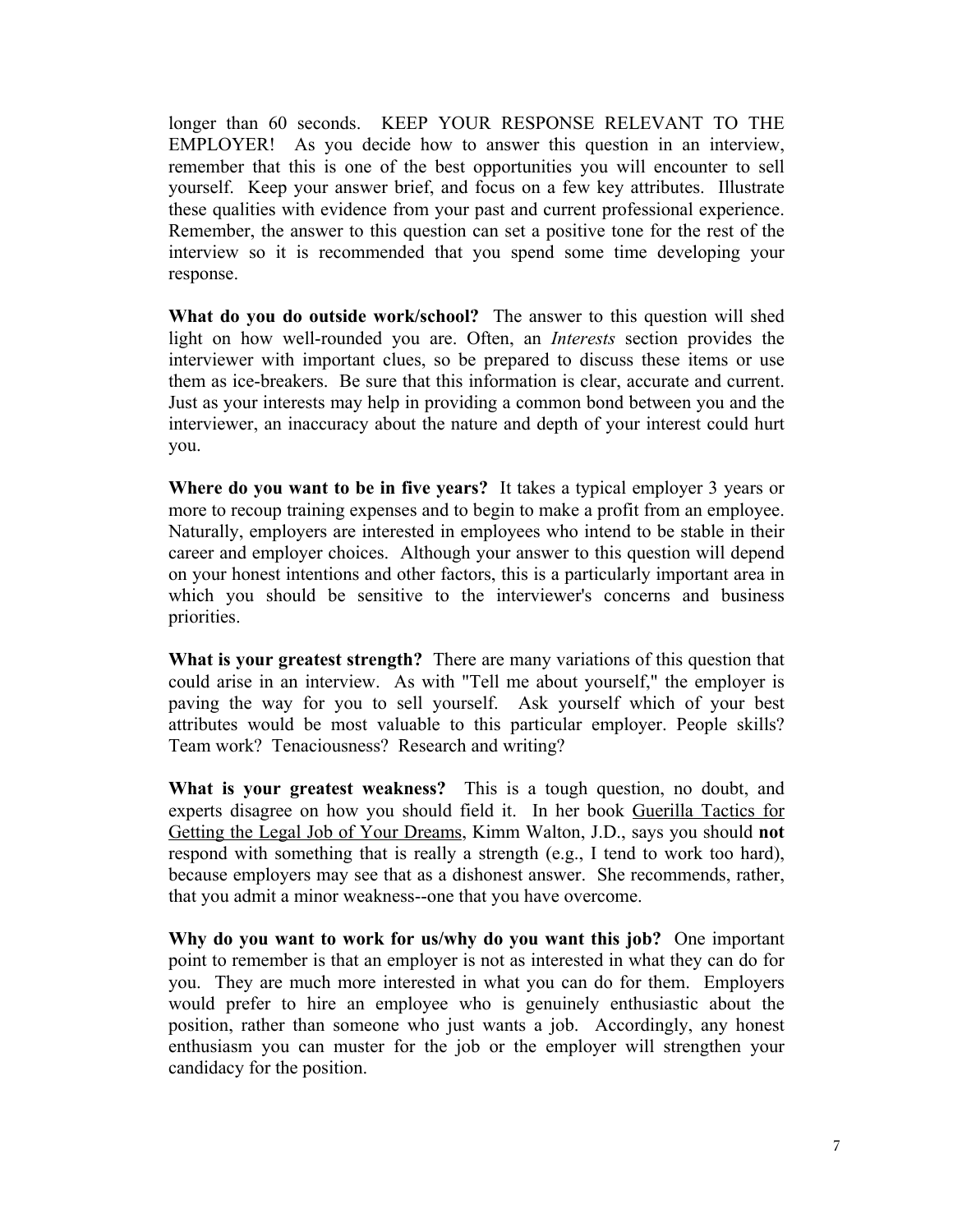**Why did you go to law school?** Focus on the contributions you intend to make and the skills you enjoy using that resonate with the legal profession. Then, follow-up with activities you have participated in, or classes you have taken that helped pave your way (i.e. debate team, mock trial, volunteer work, externships, etc.). Do not say, "I have always wanted to be a lawyer" without explaining why.

Here are common questions you should anticipate:

#### **In which areas of law would you like to practice?**

**Current events questions** (make sure to keep up with news around the world, in the legal community, and in the particular area of practice at issue).

**Explain xxx on your resume** (this could be anything, so make certain you are familiar with your entire resume).

**Substantive legal/ethical questions** (especially with public defender and prosecutor positions).

No matter what, avoid negativity in your responses. Do not speak badly about your law school, professors, curriculum, etc. Ultimately, this just undermines the value of your own degree. By the same token, do not "trash" a former or current employer. Regardless of the experience, you can always find something positive to say to propel you back to your ultimate interview objective: selling yourself.

One of the biggest mistakes you can make in an interview is to not have questions ready to ask the interviewer. It is considered a serious mistake to say that all your questions have been answered during the interview. Ideally, you should interject questions a few times during the interview, as well as at the end when interviewers usually ask if you have any questions. The ability to ask intelligent questions directly relates to the quality of the research you performed before the interview. Accordingly, employers can tell a lot from a candidate by the questions he asks.

As a student, your best bet is to prepare with as much research as possible, seek advice beforehand and gauge the interviewer as the interview progresses.

Among the kinds of questions you can ask are the following:

1) Personal ones about the interviewer: Why did the interviewer choose the firm? Does the interviewer find practice here different from (previous experience)?

2) Questions about the firm or organization or a particular area of practice: certain cases you know about, how the firm is affected by new legislation, growth areas for firm, opportunities for community involvement (such involvement inevitably leads to rainmaking), etc.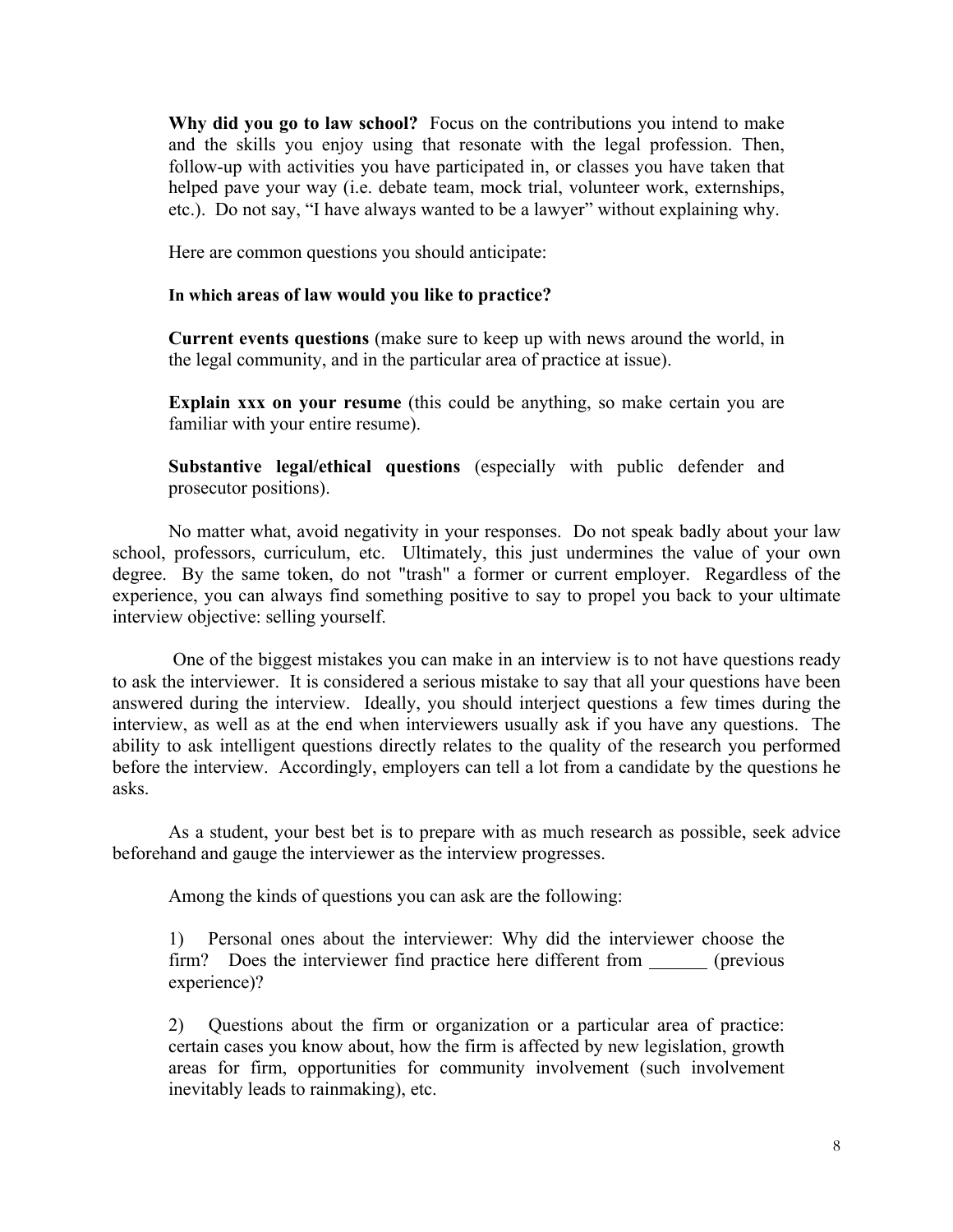3) Questions about the position for which you are interviewing: What does the firm/organization look for in a successful candidate? How will a person in the position for which you are applying be evaluated? How will they be supervised? To whom would you report? What types of training would you receive? When is the decision being made (and may you call if you have not heard by then)?

Be careful not to ask questions that could have been answered through reasonably diligent research.

## **MOCK INTERVIEWS**

Your Career Development Office counselors, attorney friends, and many professors, will be happy to conduct mock interviews with you. Just as you would want to practice fielding moot court questions before the competition, you want to rehearse your interviewing technique and obtain constructive feedback on your strengths and areas for growth. Practicing will help you feel prepared, and can thus alleviate stress. If you are stress-free, chances are you will be more relaxed during the interview and you will make a better impression.

## **SHOW TIME**

WHAT TO WEAR: The watch-word is conservative. Be as neat and polished as possible.

Quick tips for women:

- Keep your hair away from your face.
- No short skirts or low-cut or sheer blouses; wear low to medium pumps.

Quick tips for men:

- Conservative typically means no earrings, piercings, or flashy jewelry.
- Men should wear a conservative striped or subdued pattern necktie.

For both men and women:

- Darker colors, such as grey or navy blue suits are always safe; depending on the season, women have more leeway to wear different colors than men.
- Shoes should be in good repair and nicely polished.
- Due to smell sensitivities and/or potential allergies, avoid wearing perfume or aftershave.
- Dress in a way that hides tattoos.
- No visible body/face piercings.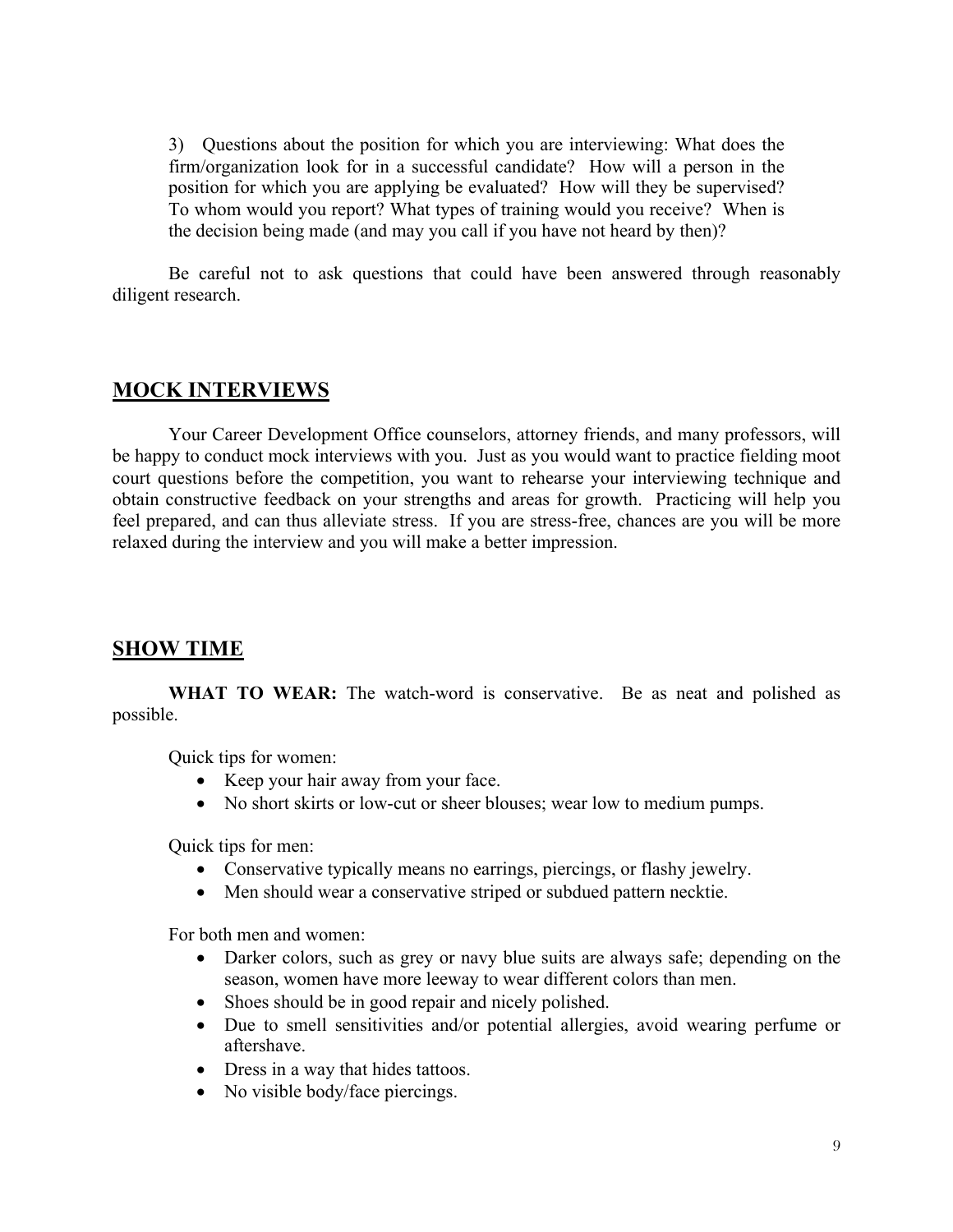## **MAKING A GOOD IMPRESSION**

If you have properly prepared prior to the interview, and are **ON-TIME**, you should do fine. Make sure to bring extra copies of your documents: a resume, a writing sample, a transcript, a reference list, and anything else you think the interviewer may need.

When greeting your interviewer, use a firm handshake and maintain good eye contact. If you are sitting when the interviewer enters the room, stand to greet him or her before extending your hand.

Keep in mind that during the interview, you need to project your best possible persona. You want to emphasize your best qualities to the interviewer: *she is expecting this*. As Kimm Walton notes, you would not buy a car if the salesperson said, "The car is okay, but it does not get great mileage." Like other consumers, the interviewer is expecting only the positive, and any deviation from that may be interpreted as a warning sign. Therefore, although you must be honest, it is expected that you will emphasize your best qualities.

There comes a time in the interview process when you should relax a little, tone down the sales pitch, and be yourself. This is particularly true during a second interview. At this point, the employer wants to make certain your personality is a good fit. If you're not sure whether to keep selling or relax, take your cue from the interviewer and his/her line of questioning.

## **STRESS INTERVIEWS**

Two other things are worth mentioning here. First, sometimes the interviewer(s) will be adversarial or obnoxious. This could be for several reasons, from the interviewer's unfortunate personality to testing how you react under stressful situations. Whatever the cause, REMAIN CALM. The "stress interview" is a tactic used by employers who expect their employees to experience a lot of pressure, such as in the courtroom. They want to *make sure that you can remain level-headed under fire.* You may confront this situation in district attorney or public defender interviews, and it is not uncommon to receive hypothetical questions. As long as you remain calm, and do not take the line of questioning personally, you can focus on answering their questions. If you think you might encounter this dynamic, it is a good idea to schedule a mock interview with your career counselor to practice responding under similar pressure.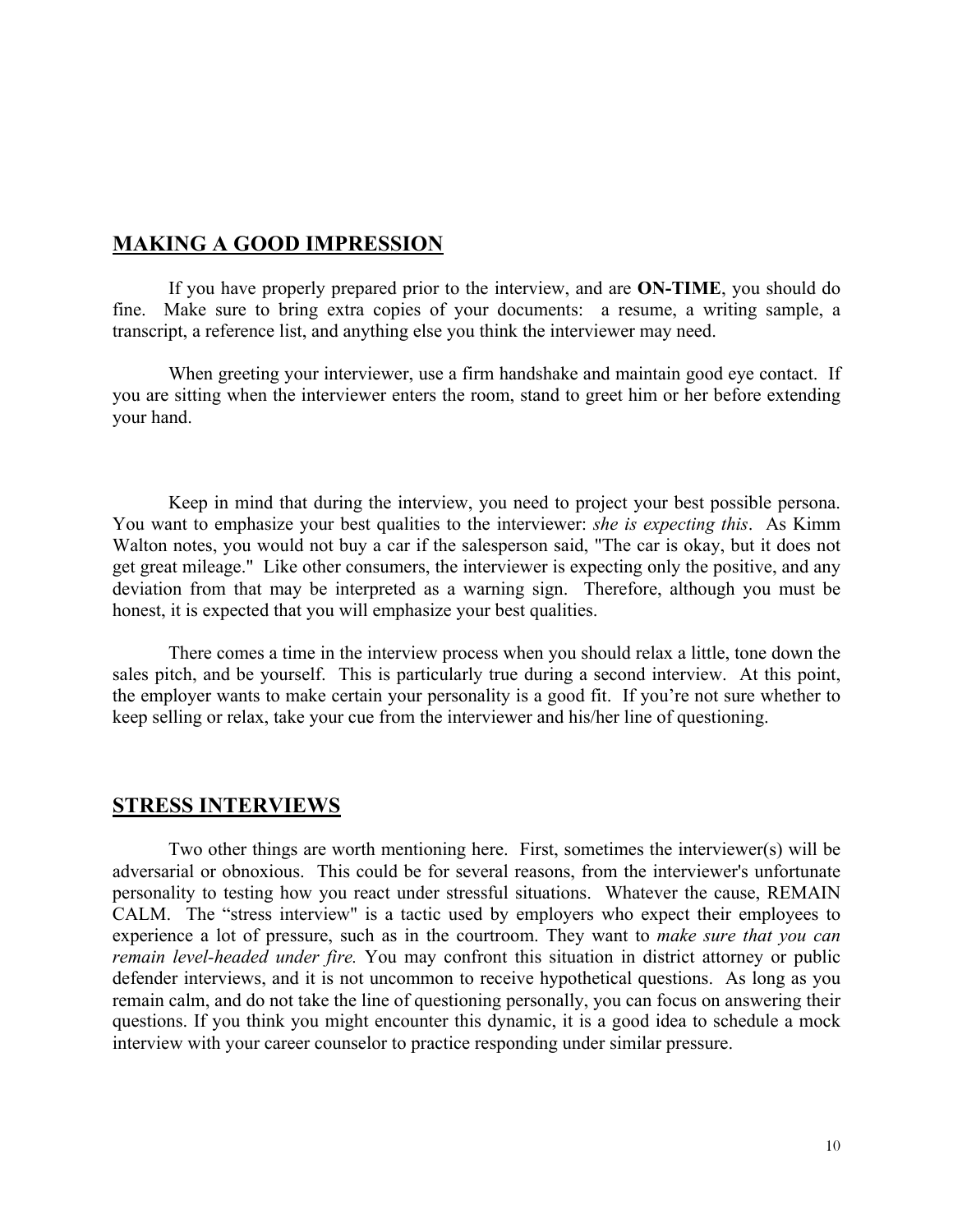#### **INAPPROPRIATE/ILLEGAL QUESTIONS**

Unfortunately, during the course of your interview you may confront an inappropriate or illegal question. Please know that questions about your plans for marriage or starting a family, race, gender, religion, age, sexual orientation, disability status and/or national origin may be prohibited by federal, state or local law. Some interviewers, however, may cross the line because they have not been trained in proper interviewing techniques and/or are trying to set an informal tone in the interview. If such questions come up, answer them if you are comfortable doing so. Otherwise, you may attempt to address what you perceive to be the interviewer's underlying concern (e.g., do you intend to fully devote yourself to your job?), or you may refuse to answer the question. In any event, if you feel you have been asked an inappropriate question during an interview, let the Career Development Office know.

## **CONCLUSION OF THE INTERVIEW**

At the conclusion of the interview be sure to deliver a firm handshake, a sincere thank you, and a clear and enthusiastic reiteration of your interest in the job. While you should not seek an evaluation of your performance ("How did I do?") or an estimate of your chances of success, it is appropriate to ask when you might expect to hear from them again.

#### **THANK YOU LETTERS**

As a demonstration of professional courtesy, you should send a short thank-you letter to an interviewer(s) with whom you have met. The letter should be sent within 24- 48 hours of your meeting. If you interviewed with multiple individuals, it is sufficient to send one letter to the person chiefly responsible for bringing you in. The letter gives you the opportunity to reiterate your interest in the organization. It also brings your application to the top of the pile in terms of refreshing their recollection of you and your candidacy. The thank you letter should be brief and professional. It should be typed and follow the same business format as the cover letter.

**Note:** Some employers have remarked that handwritten thank you notes are a nice gesture. However, writing a handwritten note can be risky if you have less than perfect handwriting. In addition, unlike a typewritten note, you will not have the benefit of an electronic spelling/grammar check. Therefore, proceed with caution and in a timely fashion when sending handwritten thank you notes!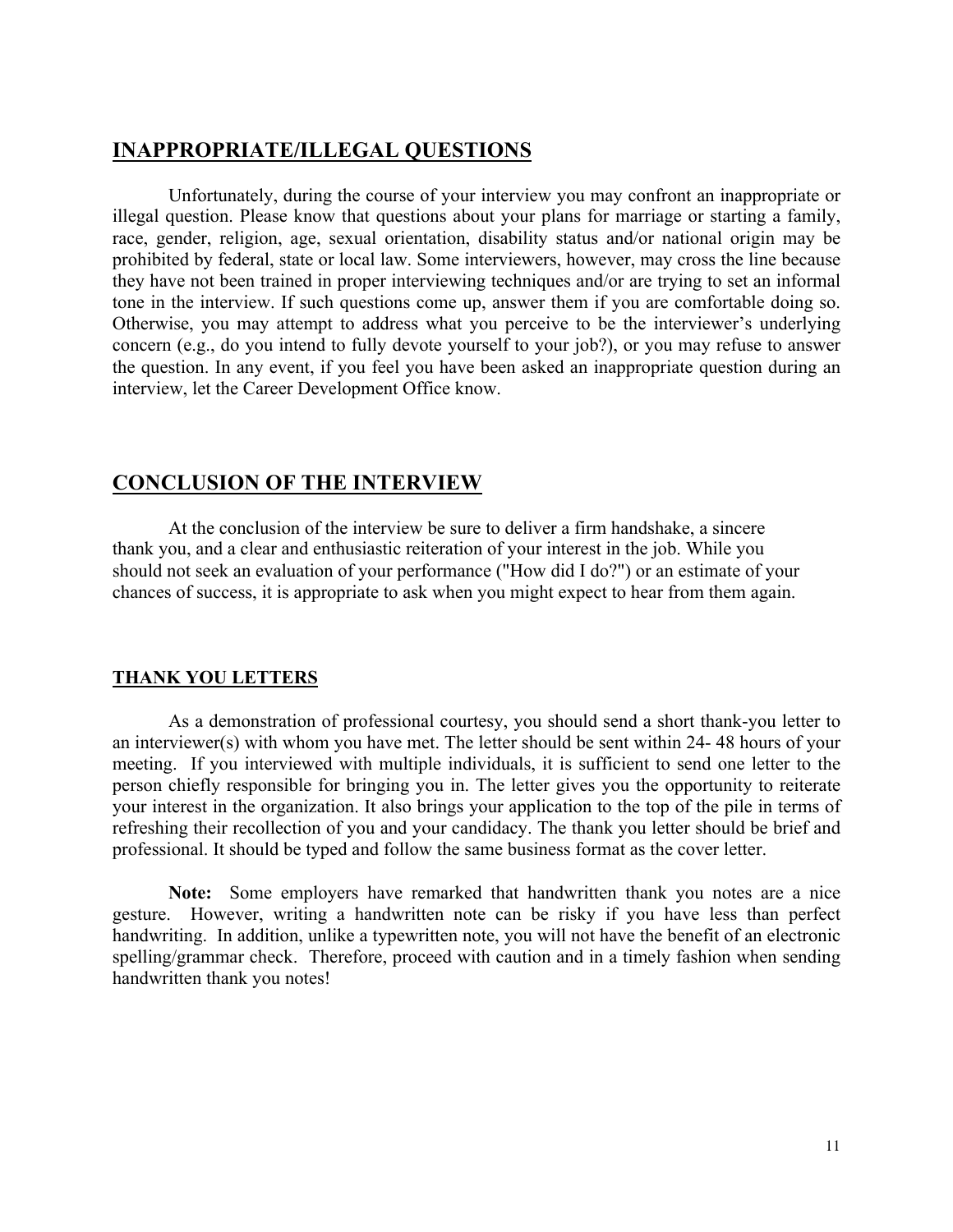#### **Sample Thank You Letter:**

#### **Ashley McCormick**

4643 Cedar Avenue Philadelphia, PA 19104

September 5, 20xx

Richard C. Angino, Esquire Angino & Rovner 1500 Market Street Philadelphia, PA 19106

Dear Mr. Angino:

Thank you for taking the time to meet with me yesterday to discuss the possibility of my joining your firm as a summer law clerk. I enjoyed talking with you and meeting your partners and associates. I was particularly impressed with your firm's vast bankruptcy practice and dedication to pro bono work. I am very interested in this opportunity and look forward to hearing from you.

Very truly yours,

Ashley McCormick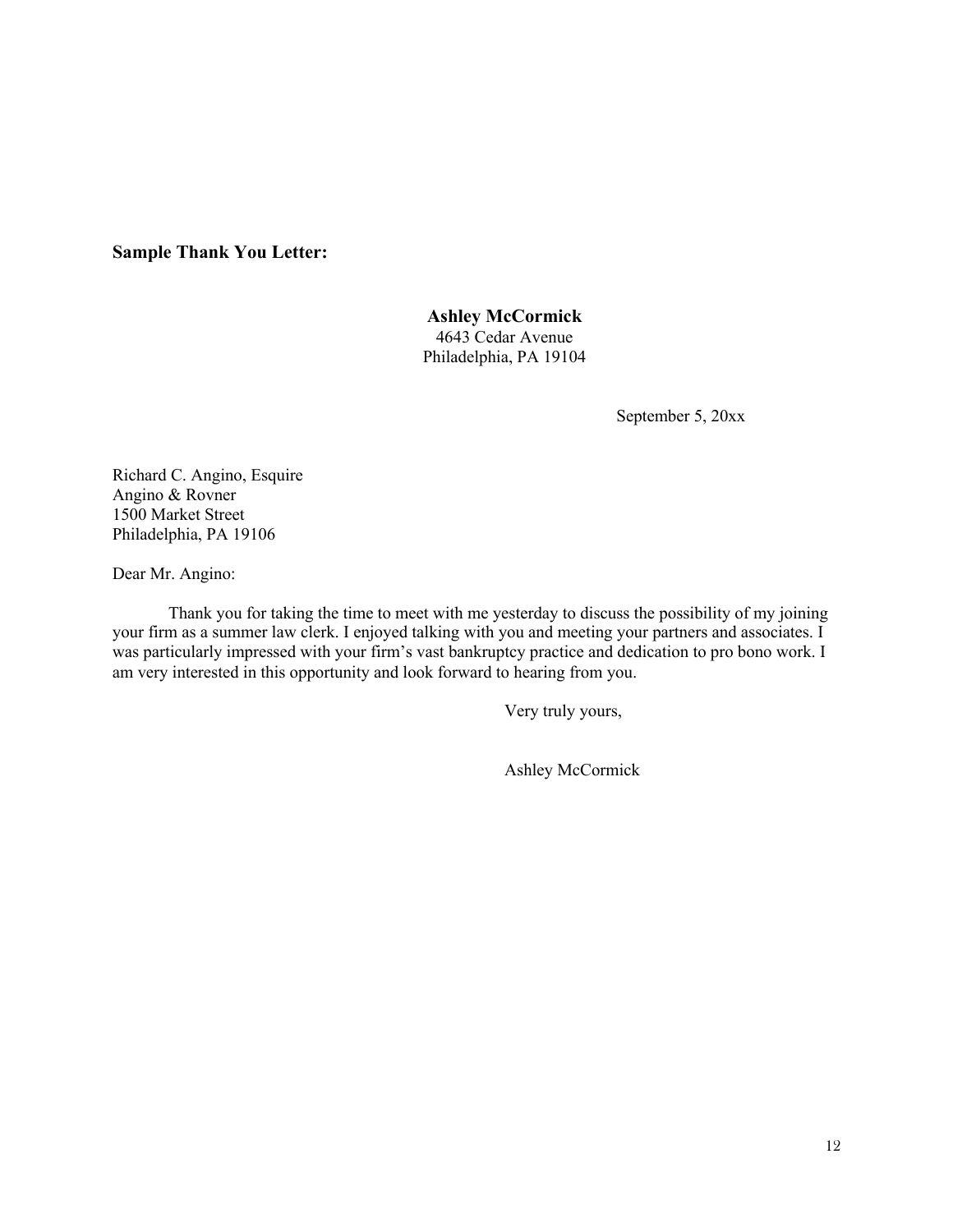#### **Collective Thank you letter following Callback Interview**

Your Name Contact information

Date

Barbara Smith, Esq. Smith & Reed 101 South Street Wilmington, DE 19803

Dear Ms. Smith:

Thank you so much for an informative and enjoyable visit to the offices of Smith & Reed this past Tuesday, November 13th. I appreciated the opportunity to meet with members of the firm and to tour your offices. Our discussion of women in the courtroom was enlightening and I am grateful for your candor and willingness to share your perspective. Please extend my thanks to your colleagues Bill Smith, Patty Norway and Jack Chartres for taking the time from their busy schedules to meet with me. I particularly appreciated having the chance to speak at length with Mr. Smith and Ms. Norway regarding the extensive litigation training program at the firm.

I remain very interested in pursuing an associate position with Smith & Reed. Should you require any additional information to assist you as you consider my candidacy, please do not hesitate to contact me at 302-443-2233. Thank you for your time and consideration. I look forward to hearing from you.

Very truly yours,

Tamara Shaeffer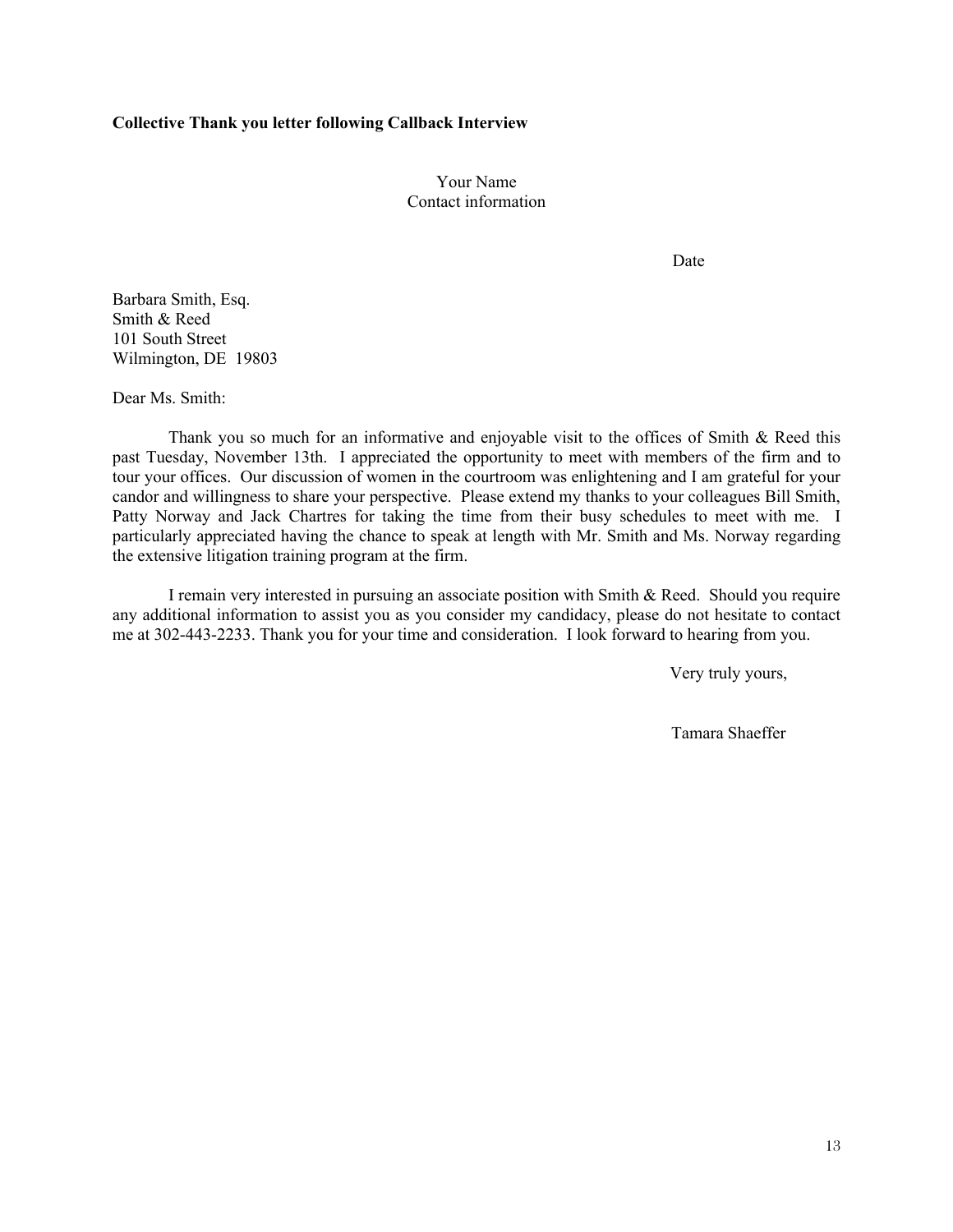## **ANTICIPATING INTERVIEW QUESTIONS**

#### **General Interview Questions**

Tell me about yourself. What are your greatest strengths/weaknesses? Why should we hire you? Why do you want to work for us? Where do you see yourself five years from now? Why aren't you on Law Review/Moot Court? Why did you choose to attend Delaware Law School? Why did you go to school in Wilmington if you want to work in (geographic location)? Why do you want to work in (geographic location)? What other firms are you interviewing with/applying to? How do you like law school? What is the biggest mistake you ever made? What was your greatest achievement/disappointment? What would you do if you won the lottery? What is the last book you read/movie you saw? What qualities do you have that will make you a successful lawyer? What two or three things are most important to you in a job? Do you know what type of law you want to practice? What courses have you enjoyed the most/least? What did you like/dislike most about your work past experiences? What skills have you developed as a result of your past experiences? How is your previous experience relevant to our practice? Have you received offers from any other firms? Why did you decide to interview with us? What distinguishes you from other candidates? What do you think it takes to be successful in a firm like ours? What are the criteria you will use to distinguish our firm from other similar firms? What are you hoping to gain from working at this firm? What work related contributions have you found most satisfying? What persuaded you to decide to become a lawyer? What qualities do you possess which have led you to believe that you would make a good lawyer? How would you describe your ideal job situation? How would you describe yourself? What is the most significant item on your resume? How do you determine success? What are your career objectives? Personal goals? How will you achieve them? What is unique about you? Why weren't you offered a job by the law firm where you worked last summer? What would you do if a client did not want to work with you?

Tell me what in particular about our firm interests you.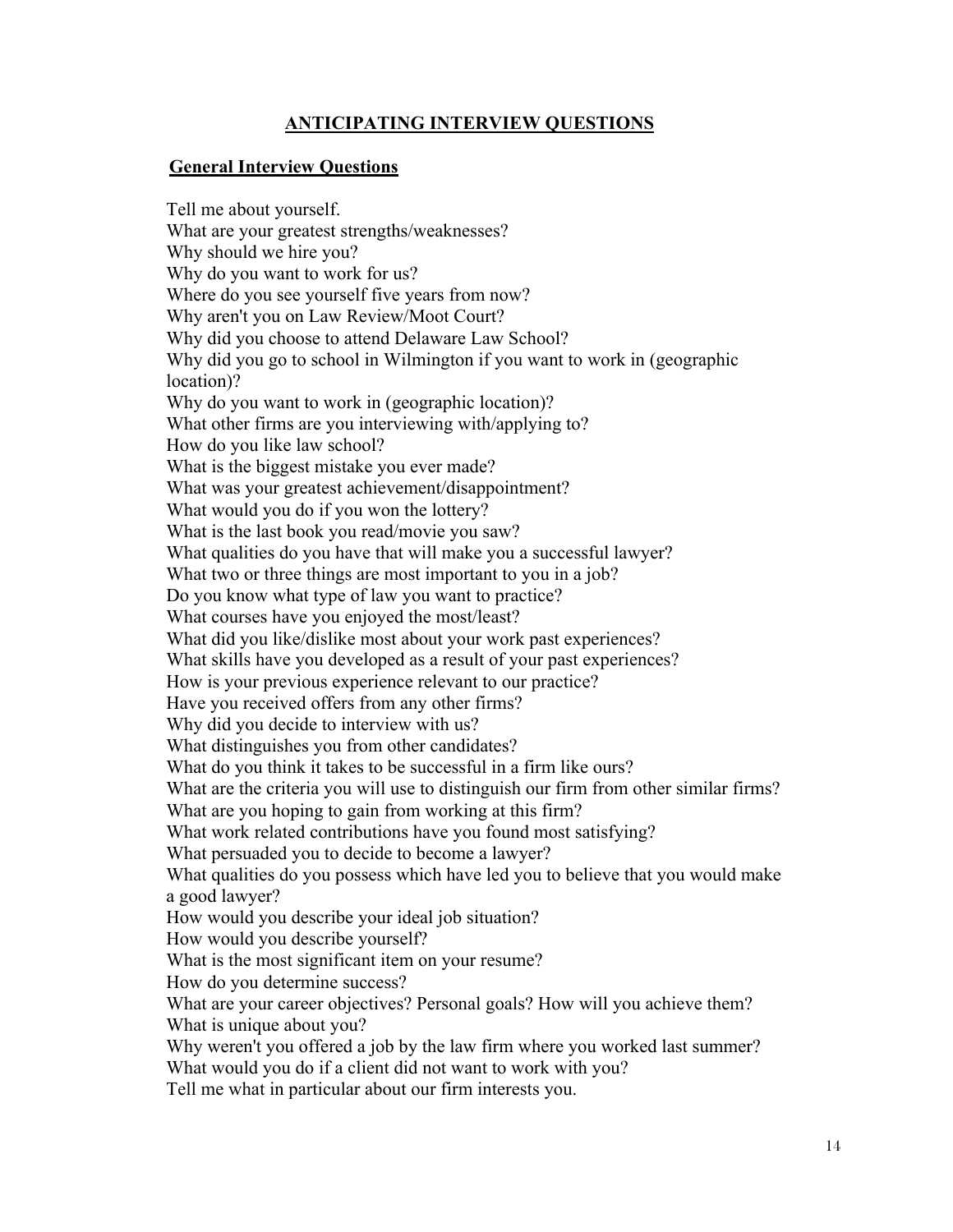Have you read our resume? What impressed you about it?

What part of our practice would be of special interest to you? Why?

Do you think you have the qualities that would enable you to become a partner in our firm? What are those qualities?

Do you have any ties to this community?

What familiarity do you have with the way a small/medium/large firm operates?

What do you know about our firm that leads you to believe it would be a satisfactory place for you to work? Why?

What do you want to know about this firm?

How has your undergraduate degree helped you in law school?

Why do you want to be a litigator/transactional attorney, etc.?

Do you like living in [state, city]?

In what areas do you feel most competent?

In what areas do you need the most improvement?

Tell me about a recent work assignment? How did you begin, develop and complete it?

Tell me about an occasion when you achieved a goal as a member of a team? What was your role?

In what kind of work environment are you most comfortable? Most productive? If you had not pursued a law career, what other choices might you have made? Why? How do you feel about those choices now?

Tell me about a time when you had to work under time constraints? How did you get the job done?

What do you do in your spare time?

What newspaper do you read?

What person do you most admire? (Philosophical questions)

Explain (grades, time gaps, etc.) on your resume?

## **Judicial Clerkship Questions**

Why are you interested in a clerkship? Have you any particular reason for seeking a job with me? Why do you want to clerk on this (level and type of) court? What are the aspects of a clerkship that you value? What are the criteria you will use to distinguish me from other judges? Do you think a one-year term is long enough to make a job worthwhile? What have you done to research the particular judges with whom you are applying? Who is your favorite Supreme Court Justice, and why? Have you noted particular judges whose opinions you particularly admire? Why? How important to you are the political views of the judge for whom you clerk? What have you done to develop your research and writing skills? What are your career plans after the clerkship? How does this clerkship fit into your goals in life? Tell me about your ties to the geographical area where the court is located. (If on law review) Discuss your note/article. Why did you choose this topic? Discuss your writing sample in detail.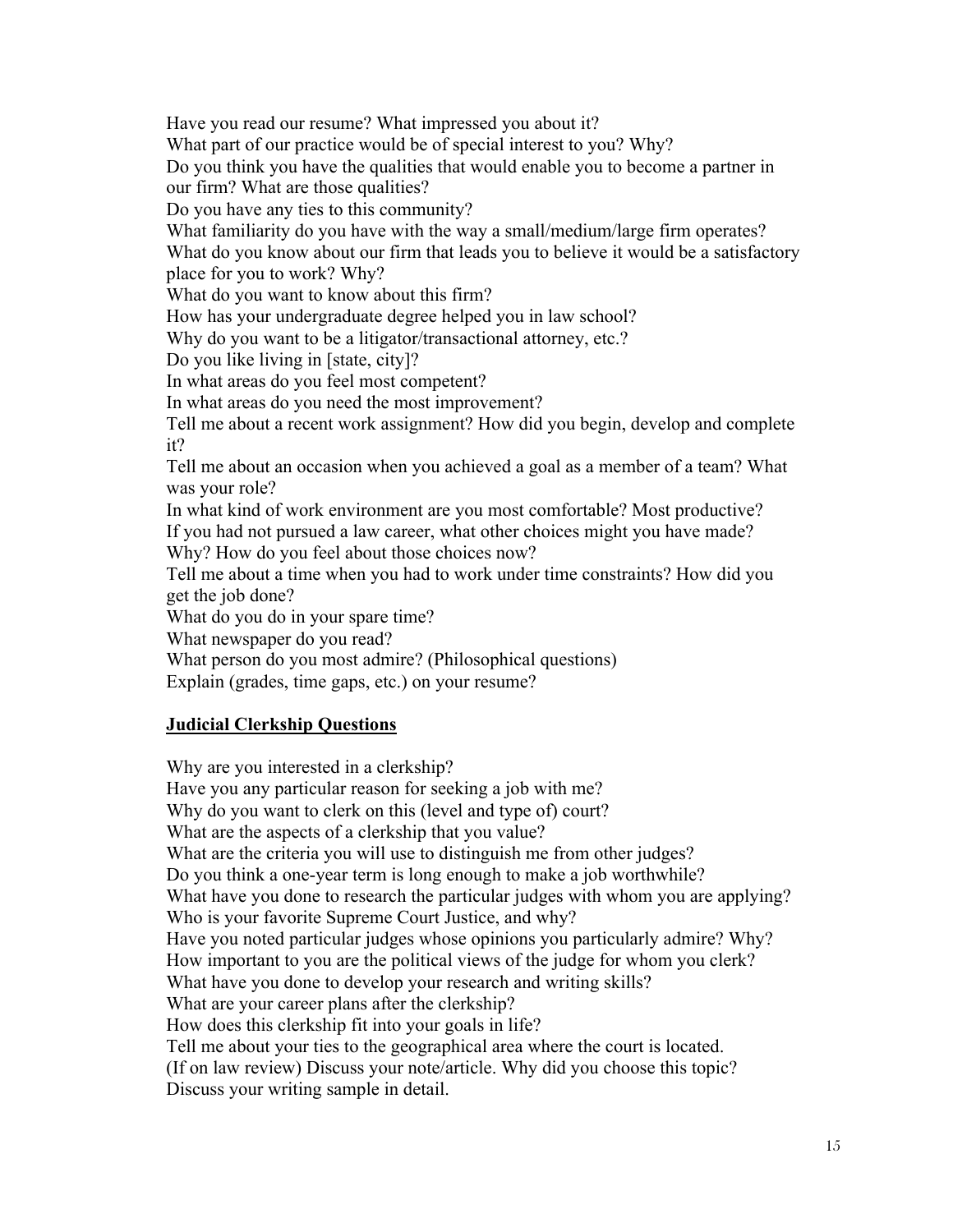What are your views on ANY topic? (This may be news, politics, or personal.) What is your most/least favorite Supreme Court decision? How and why would you have decided the case differently?

If I ask you to write up a decision in a particular way and you disagree with the outcome, what will you do?

## **Government, Legal Services & Public Interest Groups**

What interest do you have in service to the public generally? How committed are you to service for the poor, and what past experiences do you have to evidence this commitment?

What do you see as the basic rewards for working for legal services, government, or public interest law?

How does your resume or background demonstrate your commitment to public service?

#### **Corporations/Organizations**

What do you know about our company? How do you feel about having only one client? Unlike private law firms, partnership is not an opportunity here. How do you feel about that? Why do you want to work for a corporation as opposed to a law firm? What advantages do you see working with a corporation as opposed to a law firm? What disadvantages?

## **Questions for YOU to Ask**

#### **For a firm.**

Did you participate in the summer program before joining the firm? (If the interviewer says "yes.") How is your practice similar to/different from your summer experience? What do you like most about working for the firm? What do you see as the firm's greatest challenges? What are the firm's strategic plans for the next five/ten years? Do you involve new associates in marketing? If so, how and what training is provided? Tell me about the feedback that I will get on the work I do for the firm over the summer.

Does the firm rotate summer clerks among different practice areas?

Tell me about pro bono opportunities with the firm.

#### **For a judicial clerkship.**

What are a law clerk's main responsibilities? What is a typical day like for a law clerk? How frequently will I need to work into the night or on weekends? What is the division of labor/cases, including different tasks?